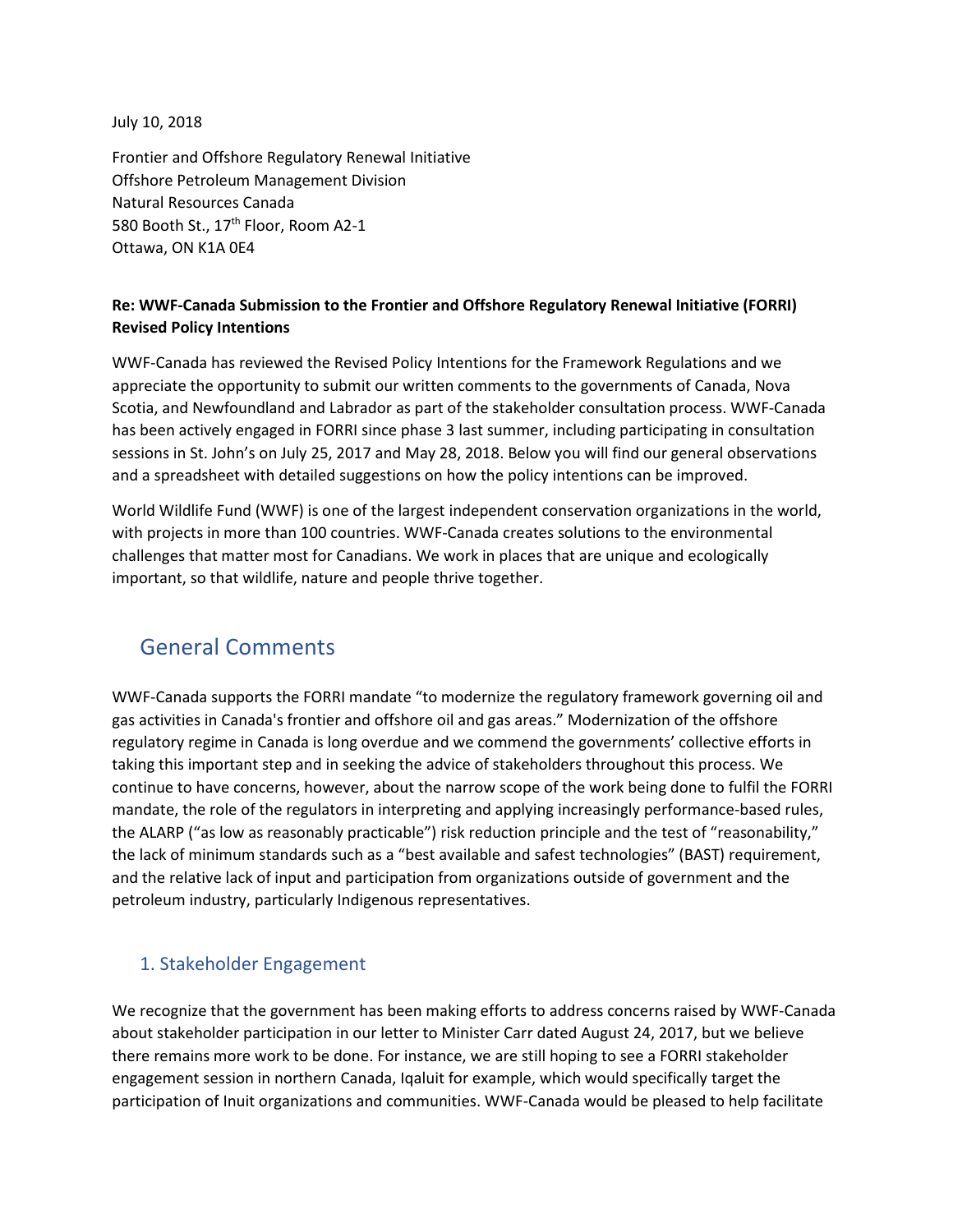such a session and we would suggest that it could be held in conjunction with the Nunavut Impact Review Board's Strategic Environmental Assessment consultations, which will be taking place in September and October of this year in thirteen northern communities, including Iqaluit.

As Ken Paul, a director at the Atlantic Policy Congress of First Nations Chiefs, pointed out in St. John's on May 28, consultations with and input from Indigenous organizations through the FORRI process have not yet been satisfactory. As Mr. Paul stated, Indigenous peoples in Canada are not stakeholders, they are rights holders whose interests could be impacted by the changes being proposed through FORRI. As such, a higher standard of engagement and consultation is critical to the long-term success of the offshore oil and gas regulatory modernization process. This standard has not yet been met in our view. The revised policy intentions comprise a complex, technical, 100-page document that is challenging for non-experts to understand without proper context. To our knowledge, there has been no attempt to explain precisely how the updated regulations will differ from the previous rules under the Canada Oil and Gas Operations *Act* (COGOA), particularly in terms of safety and environmental protection, and how these changes may or may not impact Aboriginal rights and interests.

#### 2. FORRI Mandate

The FORRI review is too limited to achieve its mandate to "modernize the regulatory framework governing oil and gas activities in Canada's frontier and offshore oil and gas areas" and needs to take a broader, more coordinated approach. The five regulations under COGOA that are being updated are only one component of the offshore regulatory framework. In the Arctic, Canada's oil and gas regime consists of COGOA, environmental rules (including liability), the licensing rules set out in the Canada Petroleum Resources *Act* (CPRA), relevant provisions of the National Energy Board (NEB) *Act*, the Arctic Waters Pollution Prevention *Act* and laws of general application such as the Canadian Environmental Assessment *Act* (CEAA).

### Liability rules and "foreseeability"

As an illustration of the overly narrow scope of FORRI, Section 3.6(1) of the revised FORRI policy intentions document (Contingency Plan) states: "*The contingency plan shall set out the procedures, including emergency response procedures, practices and resources and monitoring necessary to effectively prepare for and mitigate against the effects of any foreseeable event that might compromise safety or environmental protection*…" (emphasis added).

As we understand it, the question of "foreseeability" can be contentious in the courts. If a possible hazard has been identified and ignored, the operator would certainly be considered negligent. However, oil and gas drilling operations in extreme and unpredictable environments such as the Arctic can encounter many potential events and hazards, some of which may be considered reasonably "foreseeable" by the courts, while others may not. If a serious accident were to take place as the result of a *force majeure* (chance occurrence or unavoidable accident), it is conceivable that the government (i.e. taxpayers) would be liable for clean-up costs above \$1 billion as per the liability rules set out in Canada's Energy Safety and Security *Act*. It is worth noting that the Deepwater Horizon blowout in 2010 resulted in total liability and clean-up costs of more than \$50 billion USD and it is quite likely that a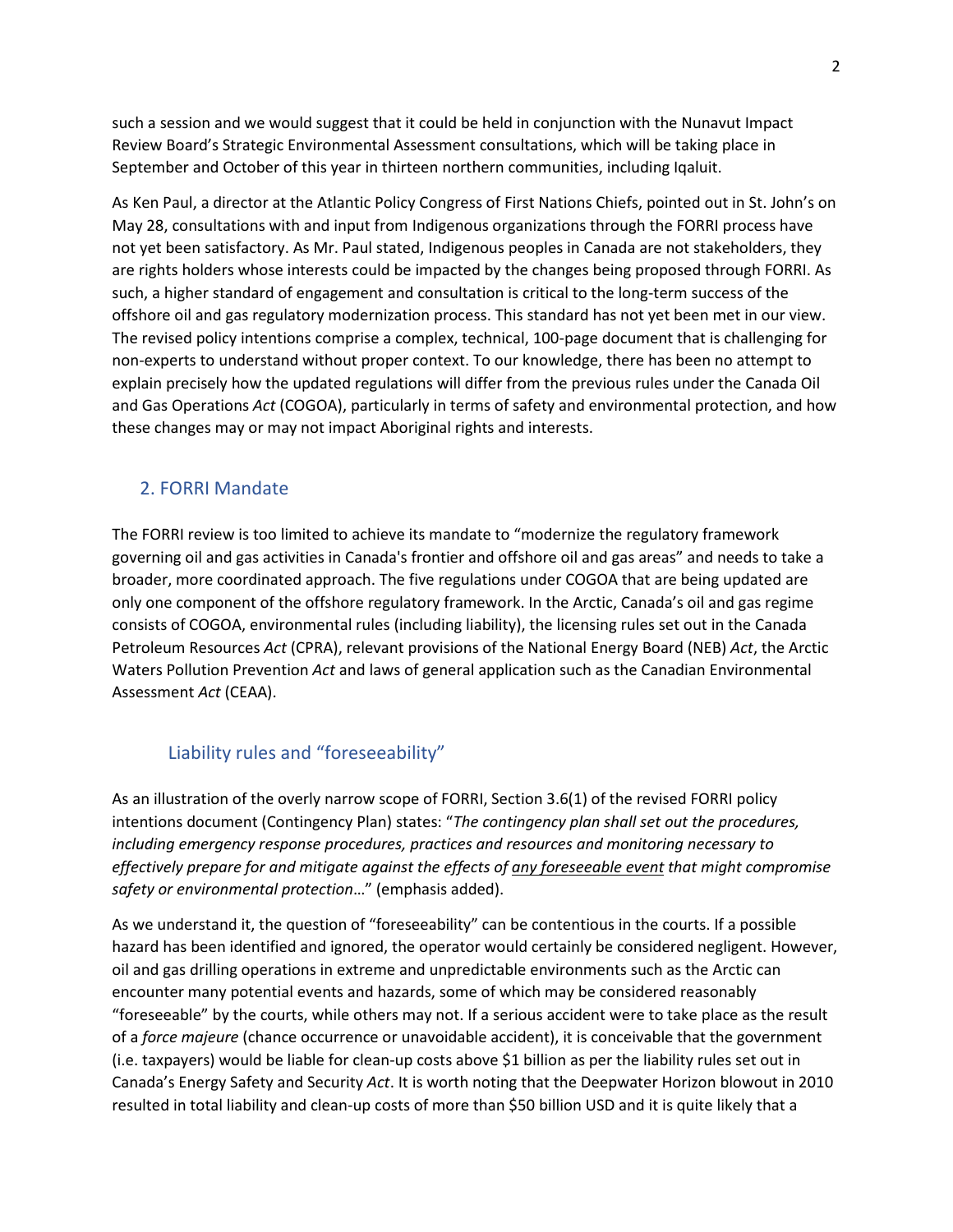major spill in the Arctic would be almost impossible to clean up with potentially devastating impacts to the marine environment. The burden of proof would be on the Canadian government to prove the operator had been negligent for clean-up costs greater than \$1 billion.

One possible way to resolve this problem would be to remove the word "foreseeable" from the Contingency Plan so that an operator would be responsible for *any* event that compromises safety or environmental protection, particularly when the consequences of a major accident are severe, as is the case in the Arctic. A better alternative, however, would be simply to introduce unlimited strict or absolute operator liability in the Arctic even in the case of unforeseeable accidents, which would help to ensure that operators take every necessary precaution to prevent accidents from occurring. Other jurisdictions do not have liability caps, regardless of fault. For instance, in Norway operators are liable for all pollution damages without regard to fault, although liability can be reduced at the discretion of the government.<sup>1</sup> However, introducing unlimited liability in Canada would involve making amendments to the Energy Safety and Security *Act,* which is outside the scope of FORRI – and this is precisely our point. Modernization of one part of the offshore regulatory regime (in this case, COGOA) must not be seen in isolation from other components (such as liability rules).

Moreover, FORRI will give the government no indication of whether the changes being proposed to COGOA will conflict with other important policy objectives such as climate change, Indigenous consent and environmental protection. For example, in 2016 the governments of Canada and the United States resolved to lead the world in the development of low-carbon economies "including through science-based steps to protect the Arctic and its peoples."<sup>[2](#page-2-1)</sup> Yet it is not clear whether the proposed regulatory changes under COGOA will support or undermine this goal. Addressing these broader, contemporary concerns will be critical if oil and gas resources in the Arctic are ever to be developed responsibly and sustainably, and with the required social licence.

Nothing short of a comprehensive and public review of the entire regulatory regime governing oil and gas development in Canada's frontier and offshore areas is required, as implied by the FORRI mandate. Before any regulatory changes are finalized, the federal government must ensure that all stakeholders and rights holders are properly consulted, international best practices for safety, accountability and environmental protection are in place and that areas of biological and cultural importance are not threatened. At a time of heightened public awareness and deep concern about issues such as land claims rights, benefits sharing and climate change, it is precisely the "regulatory framework governing oil and gas activities in Canada's frontier and offshore oil and gas areas" that requires a thorough review, not one piece of the regulatory puzzle.

### 3. ALARP and the test of "reasonability"

The Revised Policy Intentions document makes repeated use of the ALARP ("as low as reasonably practicable") risk reduction principle when discussing safety and environmental protection measures. WWF-Canada is not opposed to the use of ALARP per se but we have serious concerns around how it will be interpreted, validated, verified and enforced in practice based on: (a) the current language and lack

<span id="page-2-0"></span><sup>&</sup>lt;sup>1</sup> Norwegian Petroleum Act, section 7(3).

<span id="page-2-1"></span><sup>2</sup> <http://pm.gc.ca/eng/news/2016/03/10/us-canada-joint-statement-climate-energy-and-arctic-leadership>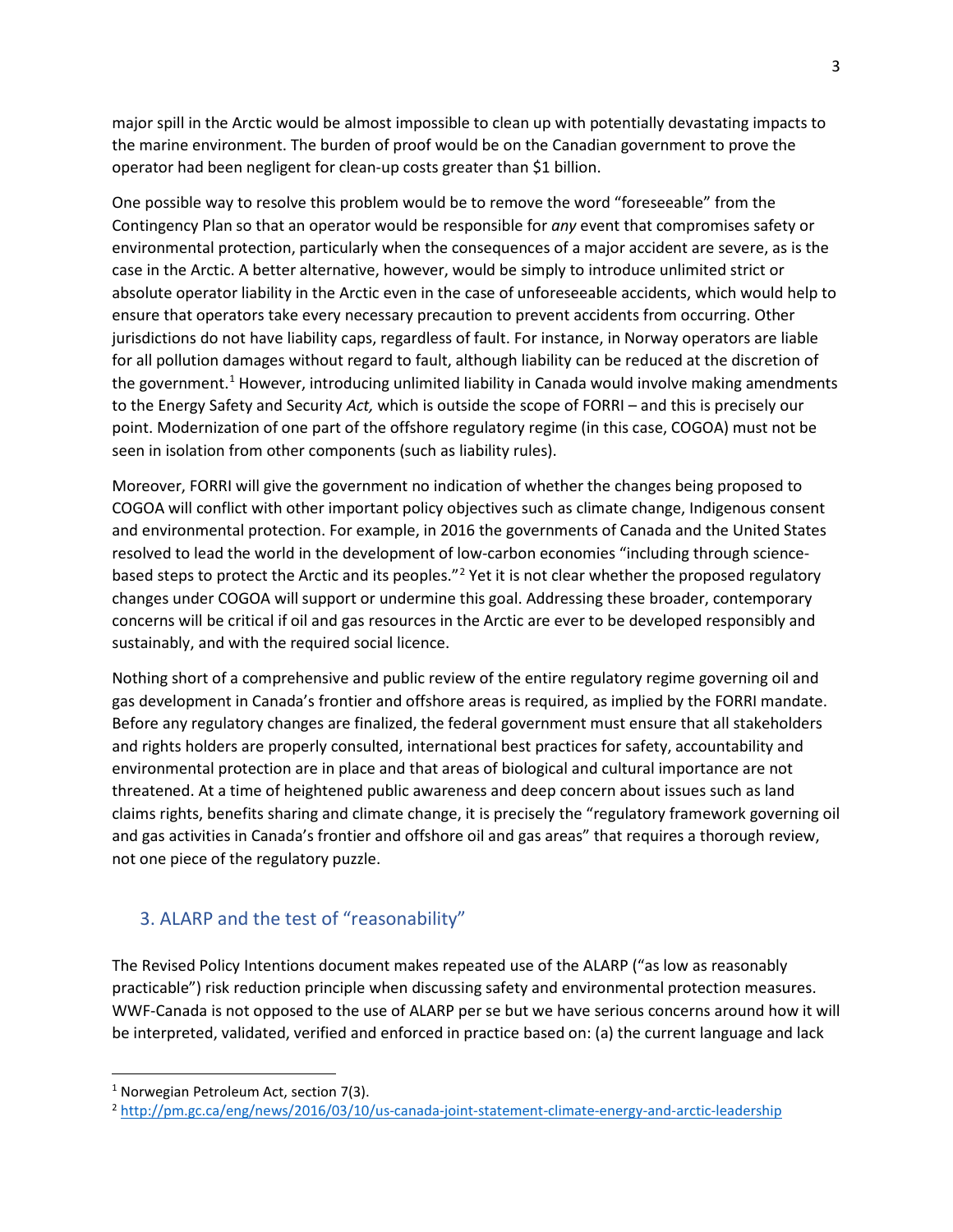of guidance in the revised policy intentions; and (b) the fact that other parts of the regulatory framework (such as liability rules, regulator responsibilities, environmental impact assessment, etc.) are highly relevant to the ALARP discussion but are not part of this review process.

Federal and provincial officials leading the FORRI process confirmed in St. John's on May 28, 2018 that the test of what would be considered "reasonable" would be determined by the courts *after* an accident takes place and that the ALARP concept was intentionally not defined to allow regulators more flexibility in its interpretation and application. Leaving aside the fact that deciding *ex post facto* in the courts whether an operator has taken reasonable precautions to minimize risk does nothing to prevent an accident from occurring in the first place, courts have ruled in other cases that they are not necessarily equipped to make determinations on issues that even experts in the field cannot agree upon. With respect to Canadian jurisdiction, we are not aware of any Supreme Court ruling specifically clarifying the meaning of ALARP. However, Canadian courts can rely on the English common law to guide decisions where there is no previous precedent. As such, in *Edwards v. National Coal Board (U.K.,* 1949), the court ruled that there must be a "gross disproportion" between the risk reduction and the sacrifice, for it to be considered not reasonably practicable, but did not specify what would constitute such a disproportion.

There is also no reference to the ALARP standard in the General Nuclear Safety and Control Regulations under Canada's Nuclear Safety and Control *Act*, with the closest wording being the requirement to take "all reasonable precautions" to ensure safety. In the case of *Energy Probe et al. v. Attorney General of Canada* (1994)*,* the presiding judge stated that because acceptable levels of operational safety in nuclear reactors is not firmly established even amongst experts, a court is *even less equipped* to make determinations as to what factors could increase the risk of nuclear accidents. A similar debate about operational safety in offshore oil and gas operations is well documented and ongoing, and therefore it would not be a simple matter for the courts to determine whether an operator has taken reasonable measures to sufficiently reduce risk.

It is also unclear how the calculation of reasonability by the courts would make considerations with respect to environmental protection and the preservation of non-human species and how these considerations would be weighed vis-à-vis financial costs. In the case of *ATCO Gas and Pipelines Limited (South) (Re)*, for instance, where the Alberta Utilities Commission decided that it was in the public interest to approve two applications by ATCO Gas and Pipelines Limited to construct a pipeline in Edmonton, the Commission ruled that ALARP would allow for higher risks in environments with little to no land usage and therefore human population. If it is the case that, despite the Arctic's natural and ecological value and sensitivity, it is not considered high risk because of its relative lack of humans living in proximity to it, then ALARP would not be an appropriate safety standard for protecting the environmental integrity of the Arctic.

As indicated by the U.K.'s Health and Safety Executive, ALARP provides great flexibility but also has drawbacks. Crucially, "Deciding whether a risk is ALARP can be challenging because it requires duty-holders to exercise judgement."<sup>[3](#page-3-0)</sup> ALARP is used throughout the Policy Intentions document as a catch-all

<span id="page-3-0"></span> <sup>3</sup> <http://www.hse.gov.uk/risk/theory/alarpglance.htm>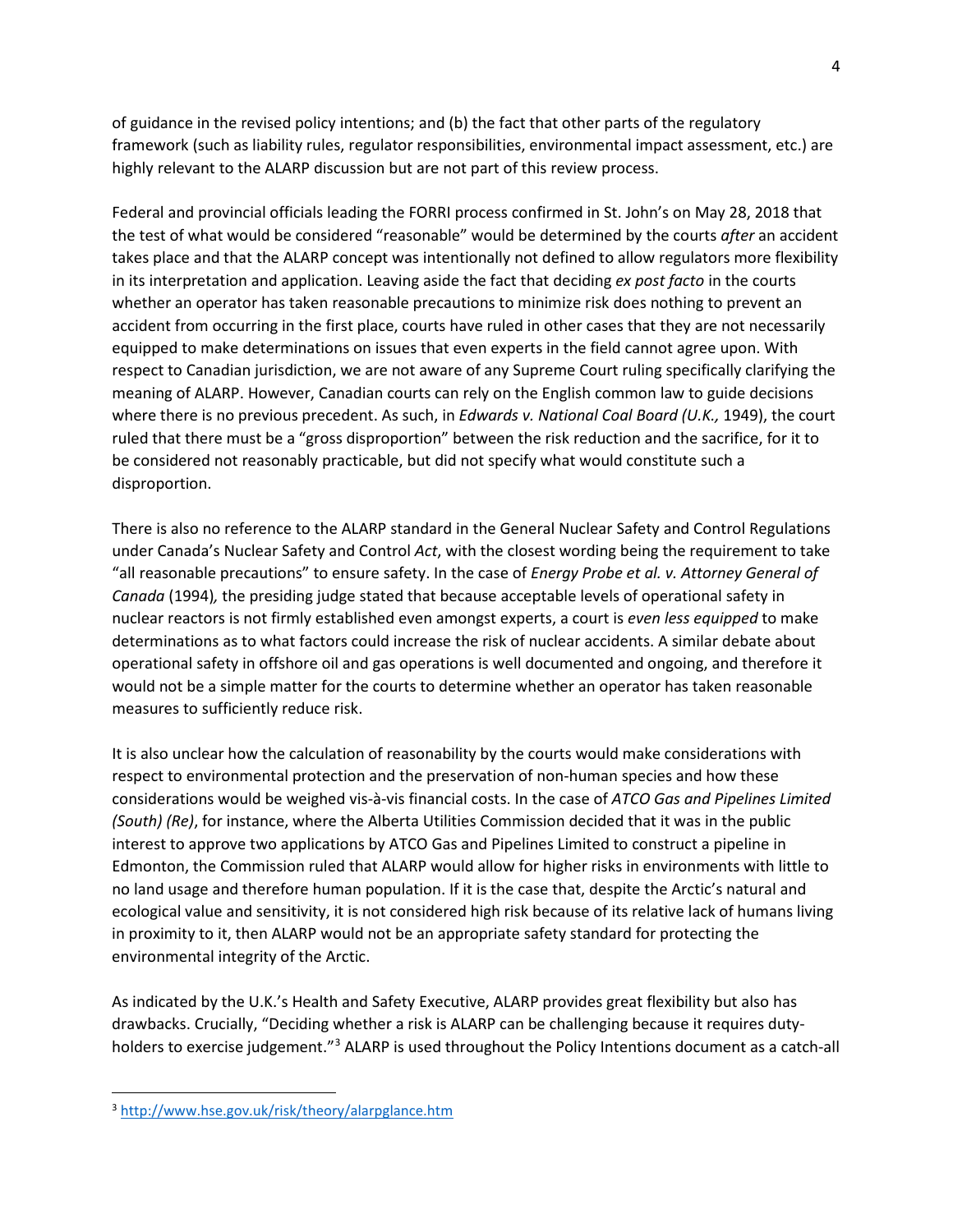term without a clear definition. We submit that the Policy Intentions therefore require a section that addresses the details involved in life-cycle ALARP risk assessment and management activities. The actual determination of ALARP should flow from a "social process" that is explicitly described in the new regulations and involves collaborations with representatives of the following four groups:

- 1) the affected public;
- 2) governments of those affected (local, provincial/territorial, federal);
- 3) commercial/industrial groups;
- 4) civil society including Indigenous organizations.

Reducing risk to ALARP thus requires several layers of corroborations and validations and it is crucial that the regulator has the required capability and social licence to properly apply ALARP risk assessment and management processes (see section 4 below). As currently conceived in the Revised Policy Intentions, ALARP is not an appropriate standard because it does not have an established and objective meaning and interpretation, and it does not require the collaboration of key stakeholders.

As indicated, the test of "practicability" in ALARP, which is the point at which the incremental benefits of further risk reduction are insufficient to justify the incremental costs, is a cost-benefit determination, and it can be extremely difficult to quantify, particularly for the courts. One could imagine a scenario in which the risks of an Arctic blowout are deemed intolerable (particularly by local communities) because the consequences would be so severe. In such a case, the incremental costs of *any* marginal risk reduction are always justifiable and ALARP would not be the best risk-reduction strategy.

Again, an appropriate solution would be for the revised regulations to detail the ALARP risk assessment process and require operators to make the acceptance criteria and risk assessment explicit and available to the public through a formal engagement process before the operator can receive regulatory approval.

## 4. Role of the Regulator

There is no doubt that offshore oil companies and Canadian regulators take safety very seriously. The amount of oil spilled annually has trended downward even as production has increased. Rigs have been drilling thousands of wells over decades around the world, including Canada, with few major accidents. Despite this, the SINTEF Offshore Blowout Database includes 573 offshore blowouts/well releases that have occurred worldwide since 1955, suggesting that such incidents are not uncommon.<sup>[4](#page-4-0)</sup> According to this database, an average of 2.3 well releases or blowouts per year occurred in the U.K. and Norwegian waters between 1980 and 2008. Even after the Deepwater Horizon catastrophe, there were seven losses of well control – the precursor to a blowout – in the Gulf of Mexico between 2010 and 2015. Although drilling expertise may be improving, deeper wells are being planned and high temperature, high pressure and more challenging wells continue to be drilled. Operators are attempting increasingly technically ambitious operations; they are expanding their operations to new, often environmentally sensitive areas, such as the Arctic, and the industry continues to tackle ever more

<span id="page-4-0"></span> <sup>4</sup> <https://www.sintef.no/en/projects/sintef-offshore-blowout-database/>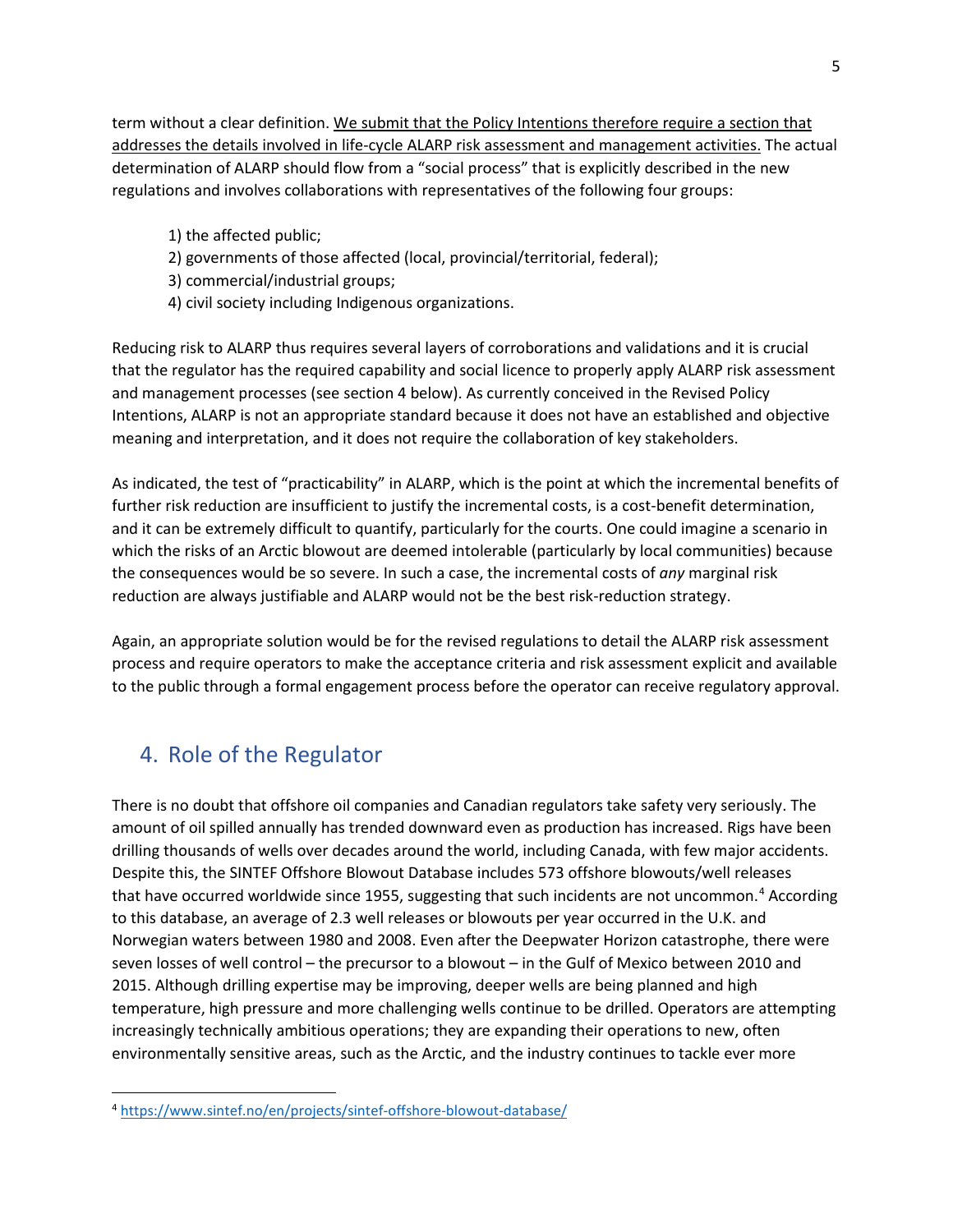challenging projects. In the Scotian Basin, for instance, BP will be drilling in nearly 3,000 metres of water — much deeper than the water in which the Deepwater Horizon accident occurred. And if oil and gas activities are ever to proceed in the Canadian Arctic, a significant amount of exploration drilling would be required. According to a Scandower report based on SINTEF data, among the various phases of offshore operations, exploration drilling entails the highest risk of blowout**. [5](#page-5-0)**

The knowledge, experience and motivations of the people who form the regulatory system are therefore critical. Whether the boards are well-suited to their role as the lead regulator on offshore environmental matters is an essential and pressing question that is not being considered through FORRI, despite the fact that it is the regulators who will be interpreting and enforcing increasingly performancebased concepts such as ALARP. For example, the responsibility of the Canada-Newfoundland and Labrador Offshore Petroleum Board (CNLOPB) and the Canada-Nova Scotia Offshore Petroleum Board (CNSOPB) for environmental protection may be inappropriate given that they are primarily designed to ensure economic benefits from oil and gas, according to the Accord Acts.<sup>[6](#page-5-1)</sup> The explicit role of the CNLOPB, for example, is to "facilitate the exploration for and development of petroleum resources" and members of both boards are primarily drawn from industry and government*.* [7](#page-5-2) In this context, it is understandable that some observers believe the boards are in a perceived or real conflict of interest or even experiencing regulatory capture given their close relationship with the oil industry*,* [8](#page-5-3) and some community groups perceive that regulations are made to support oil activity rather than to promote environmental protection.<sup>9</sup> Even before the recent oil boom in Newfoundland and Labrador, representatives from the fishing industry and local communities expressed concern that the CNLOPB had been "partly co-opted by the petroleum industry."<sup>[10](#page-5-5)</sup>

The decision of the CNSOPB to allow BP to keep a capping stack in Norway for its drilling operations in the Scotian Basin provides a case in point.<sup>[11](#page-5-6)</sup> The board accepted the company's argument that the low risk of a blowout and the prohibitive cost involved made keeping the capping stack on site not a "reasonable" risk reduction measure.<sup>[12](#page-5-7)</sup> Yet from the perspective of what would be safest for environmental protection and minimize damages, capping stacks are a proven, effective technology despite being more expensive for industry. In *Edwards v. National Coal Board (U.K., 1949)*, the court ruled that there must be a "gross disproportion" between the risk reduction and the sacrifice for it to be considered not reasonably practicable, yet in the BP case it is not clear how the CNSOPB decided that requiring a capping stack on site would be a "grossly disproportionate" measure. Such decisions reinforce the need for a social process in determining an acceptable ALARP level that involves

<span id="page-5-0"></span> <sup>5</sup> <https://officerofthewatch.com/2013/08/06/the-probability-of-an-offshore-accident/>

<span id="page-5-1"></span><sup>6</sup> <http://www.assembly.nl.ca/legislation/sr/statutes/c02.htm>

<span id="page-5-2"></span><sup>7</sup> <http://www.cnlopb.ca/about/mandate.php>

<span id="page-5-3"></span><sup>8</sup> Bailey, Sue. "Where's the Know-How, Researcher Asks." *The Telegram*, June 7 2010, B7.

<span id="page-5-4"></span><sup>9</sup> Fusco, Leah. "The Invisible Movement: The Response of the Newfoundland Environmental Movement to the Offshore Oil Industry." Memorial University, 2007, p. 87-97.

<span id="page-5-5"></span><sup>&</sup>lt;sup>10</sup> Shrimpton, Mark, Boris de Jonge, Lucia McIsaac, and Sean Cadigan. "Atlantic Canada Offshore Petroleum Exploration Rights Permitting Study." St. John's: Atlantic Canada Petroleum Institute, 2003, p. 20.<br><sup>11</sup> [http://thechronicleherald.ca/novascotia/1553818-opponents-of-ultra-deep-bp-well-of-n.s.-coast-speaking-at-](http://thechronicleherald.ca/novascotia/1553818-opponents-of-ultra-deep-bp-well-of-n.s.-coast-speaking-at-smu)

<span id="page-5-6"></span>[smu](http://thechronicleherald.ca/novascotia/1553818-opponents-of-ultra-deep-bp-well-of-n.s.-coast-speaking-at-smu)

<span id="page-5-7"></span><sup>&</sup>lt;sup>12</sup>https://www.cnsopb.ns.ca/sites/default/files/pdfs/bp\_stakeholder\_engagement\_and\_aboriginal\_consultation\_r [eport.pdf](https://www.cnsopb.ns.ca/sites/default/files/pdfs/bp_stakeholder_engagement_and_aboriginal_consultation_report.pdf)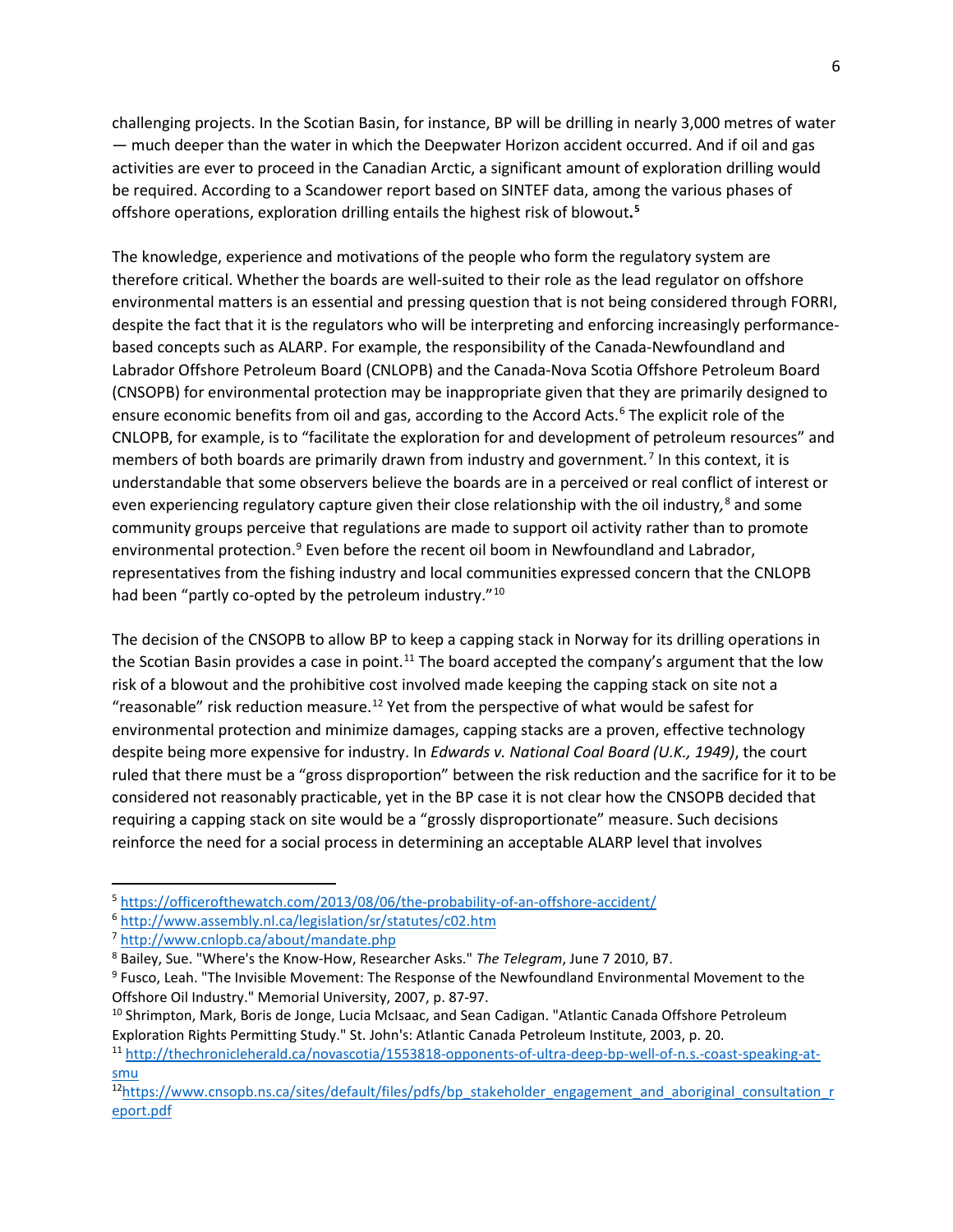collaborations with representatives of the four groups described above. In addition, use of a "best available and safest technologies" (BAST) requirement in the revised policy intentions document would help to ensure that the operator meets a specified safety performance level (see section 5) while leaving less discretion for the boards to make judgments on what is a "reasonably practicable" risk reduction measure.

A good example of the need for a multi-stakeholder process in the risk assessment and management (RAM) process comes from a recent case in Australia. In 2016 BP had proposed to the Australian National Offshore Petroleum Safety and Environmental Management Authority (NOPSEMA) to drill exploratory wells in the Great Australian Bight. BP stated to the government that the company had taken sufficient measures to reduce the risks to ALARP, but an independent review of BP's proposal documentation indicated that BP's risk assessment was not correct and its proposed measures were inadequate.<sup>[13](#page-6-0)</sup> This led to NOPSEMA requiring BP to implement further measures to develop ALARP risks, and provide the required analyses, validation and documentation of the analyses. This included additional ALARP risk management measures such as requirements for a near-drilling location blowout preventer, capping stack, and relief well drilling unit. Subsequently, BP withdrew its proposal to drill, despite it being approved initially by the Australian regulator. This case illustrates the fact that regulators do not always have the required experience or expertise, and this is particularly true in the Arctic where Canadian regulators have very little experience with offshore drilling operations.

# 5. Best Available and Safest Technologies

One of WWF-Canada's primary concerns with the proposed FORRI revised policy intentions is the lack of a "best available and safest technologies" (BAST) requirement throughout the document, which is particularly important if the government is going to adopt the ALARP risk reduction principle.

The BAST standard is used in other jurisdictions to meet a specified safety performance level. BAST utilizes a performance-based approach to technology solutions but establishes a minimum standard that relies on consistent and verifiable testing and evaluation of a given technology's operational history, identifies candidate technologies (suggested by industry) for BAST determinations, then evaluates these technologies using consistent and verifiable testing protocols by a verified third party.

The U.S. Outer Continental Shelf Lands Act (OCSLA) explicitly requires the use of "best available and safest technologies" on all new drilling and production operations, with only the secretary having the authority to determine whether the incremental benefits are "clearly insufficient" to justify the incremental costs of utilizing BAST.<sup>[14](#page-6-1)</sup>

*(b) Use of best available and safest economically feasible technologies. In exercising their respective responsibilities for the artificial islands, installations, and other devices referred to in section 1333(a)(1) of this title, the Secretary, and the Secretary of the Department in which the* 

<span id="page-6-0"></span><sup>&</sup>lt;sup>13</sup> Bea, Robert. Submission to The Senate Standing Committees on Environment and Communications: Inquiry into Oil or Gas Production in the Great Australian Bight. October 2016.

<span id="page-6-1"></span><sup>14</sup> [https://www.gpo.gov/fdsys/pkg/USCODE-2015-title43/html/USCODE-2015-title43-chap29-subchapIII](https://www.gpo.gov/fdsys/pkg/USCODE-2015-title43/html/USCODE-2015-title43-chap29-subchapIII-sec1347.htm)[sec1347.htm](https://www.gpo.gov/fdsys/pkg/USCODE-2015-title43/html/USCODE-2015-title43-chap29-subchapIII-sec1347.htm)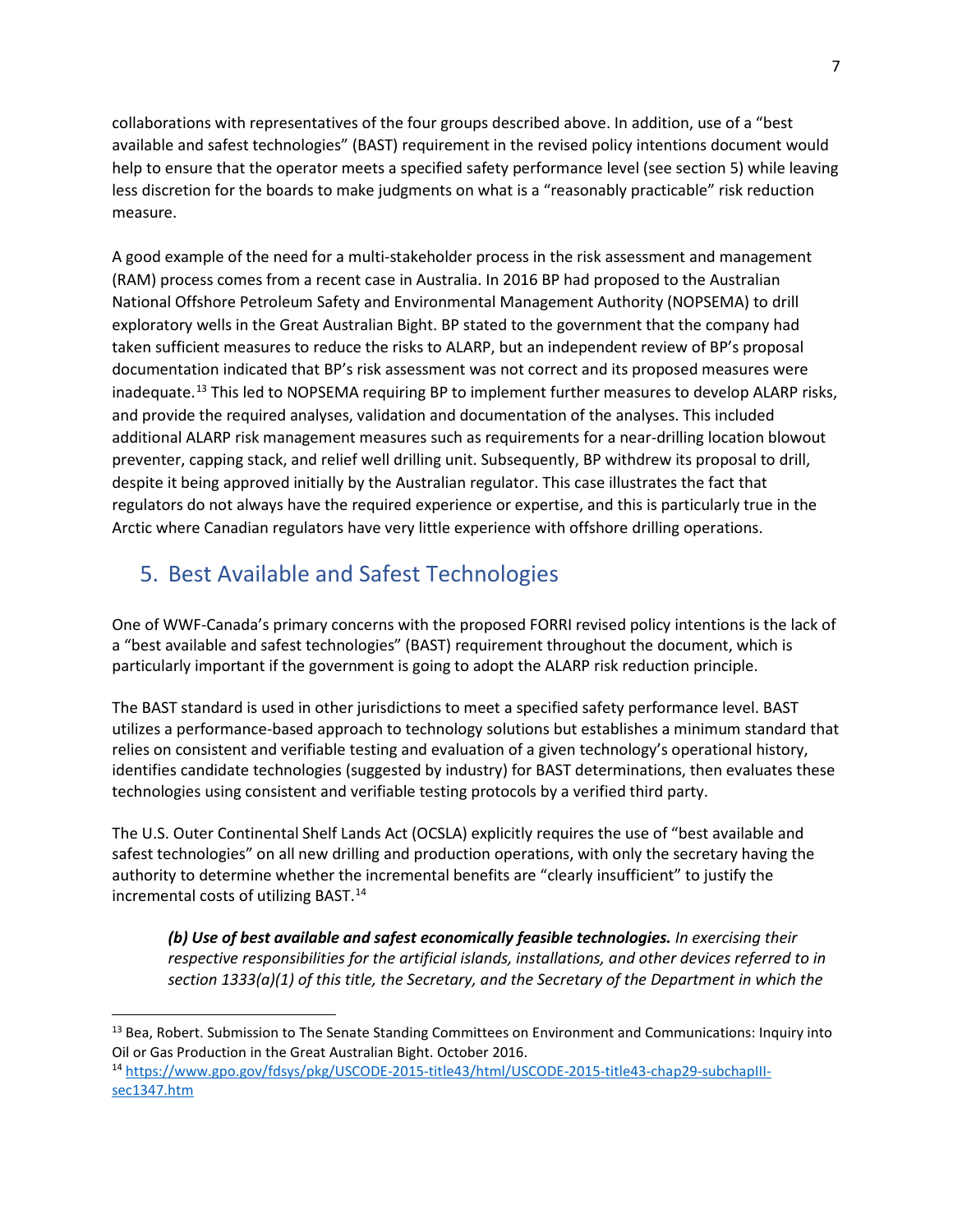*Coast Guard is operating, shall require, on all new drilling and production operations and, wherever practicable, on existing operations, the use of the best available and safest technologies which the Secretary determines to be economically feasible, wherever failure of equipment would have a significant effect on safety, health, or the environment, except where the Secretary determines that the incremental benefits are clearly insufficient to justify the incremental costs of utilizing such technologies.[15](#page-7-0)* (Emphasis added.)

The BAST standard would require, at a minimum, the prescriptive application of practices that have been shown to be successful and relevant to those projects that have risk characteristics similar to past operations. This approach is also goal-based, however, in that operators would not be tied to the implementation of specific technologies as the BAST standard would change and evolve over time.

The attached spreadsheet provides suggestions on specifically where in the Revised Policy Intentions the BAST standard, as well as other suggested amendments, can be incorporated.

Thank you again for the opportunity to comment on the Revised Policy Intentions document for the Framework Regulations. We would be pleased to answer any questions you might have about this submission.

Sincerely,

Coul Crowley

Paul Crowley, Vice-president, Arctic Conservation WWF-Canada

<span id="page-7-0"></span> 15 [https://www.gpo.gov/fdsys/pkg/USCODE-2015-title43/html/USCODE-2015-title43-chap29-subchapIII](https://www.gpo.gov/fdsys/pkg/USCODE-2015-title43/html/USCODE-2015-title43-chap29-subchapIII-sec1347.htm)[sec1347.htm](https://www.gpo.gov/fdsys/pkg/USCODE-2015-title43/html/USCODE-2015-title43-chap29-subchapIII-sec1347.htm)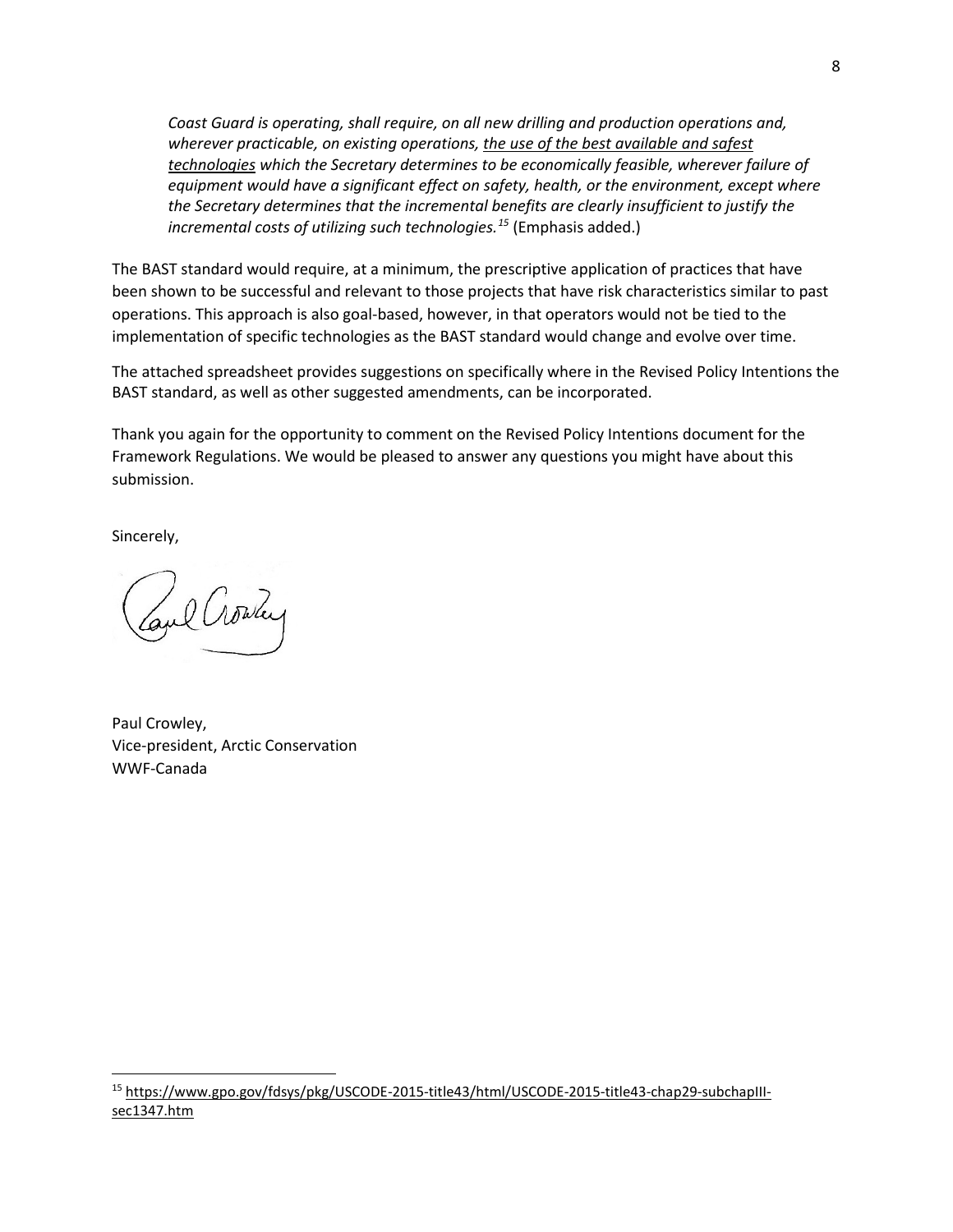| Page | <b>Section</b>                                  | <b>Current Text</b>                                                                                                                                                                                                                                                                                                                                                                                           | <b>Comments</b>                                                                                                                                                                                                                                                                                                                                                                                                                                                                                                                                                                                                                    | <b>Proposed text</b>                                                                                                                                                                                                                                                                                                                                                                                                                                                                           |
|------|-------------------------------------------------|---------------------------------------------------------------------------------------------------------------------------------------------------------------------------------------------------------------------------------------------------------------------------------------------------------------------------------------------------------------------------------------------------------------|------------------------------------------------------------------------------------------------------------------------------------------------------------------------------------------------------------------------------------------------------------------------------------------------------------------------------------------------------------------------------------------------------------------------------------------------------------------------------------------------------------------------------------------------------------------------------------------------------------------------------------|------------------------------------------------------------------------------------------------------------------------------------------------------------------------------------------------------------------------------------------------------------------------------------------------------------------------------------------------------------------------------------------------------------------------------------------------------------------------------------------------|
| 57   | $7.29$ – Subsea<br>Production<br><b>Systems</b> | (1) The operator shall ensure that all<br>subsea production systems and related<br>control systems are designed, built,<br>installed, commissioned, tested,<br>operated, inspected, monitored and<br>maintained to reduce risks to safety<br>and to the environment to as low as<br>reasonably practicable under all<br>foreseeable environmental and<br>operating conditions, for all modes of<br>operation. | BAST requirement needed here to<br>bridge the gap between prescriptive<br>and performance standards while<br>allowing flexibility for operators to<br>innovate.                                                                                                                                                                                                                                                                                                                                                                                                                                                                    | $(1)$ The operator shall use <b>best</b><br>available and safest technologies<br>(BAST) standards to ensure that<br>all subsea production systems and<br>related control systems are<br>designed, built, installed,<br>commissioned, tested, operated,<br>inspected, monitored and<br>maintained to reduce risks to safety<br>and to the environment to as low as<br>reasonably practicable under all<br>foreseeable environmental and<br>operating conditions, for all modes<br>of operation. |
| 57   | 7.29 - Subsea<br>Production<br><b>Systems</b>   | (2) The operator shall ensure that the<br>design of subsea production systems<br>shall ensure:<br>a. the effect of a single failure cannot<br>develop into a situation that may<br>cause a major accidental event;                                                                                                                                                                                            | A BAST requirement is needed here<br>as a minimum standard.<br>Even after the Deepwater Horizon<br>catastrophe, there were seven losses<br>of well control – the precursor to a<br>blowout – in the Gulf of Mexico<br>between 2010 and 2015. Deeper<br>wells are being planned and high<br>temperature, high pressure and more<br>challenging wells continue to be<br>drilled. Operators are attempting<br>increasingly technically ambitious<br>operations, and they are expanding<br>their operations to new, often<br>environmentally sensitive areas, such<br>as the Arctic, and the industry<br>continues to tackle ever more | $(2)$ The operator shall use best<br>available and safest technologies<br>(BAST) standards to ensure that<br>the design of subsea production<br>systems shall ensure:<br>a. the effect of a single failure<br>cannot develop into a situation that<br>may cause a major accidental event;                                                                                                                                                                                                      |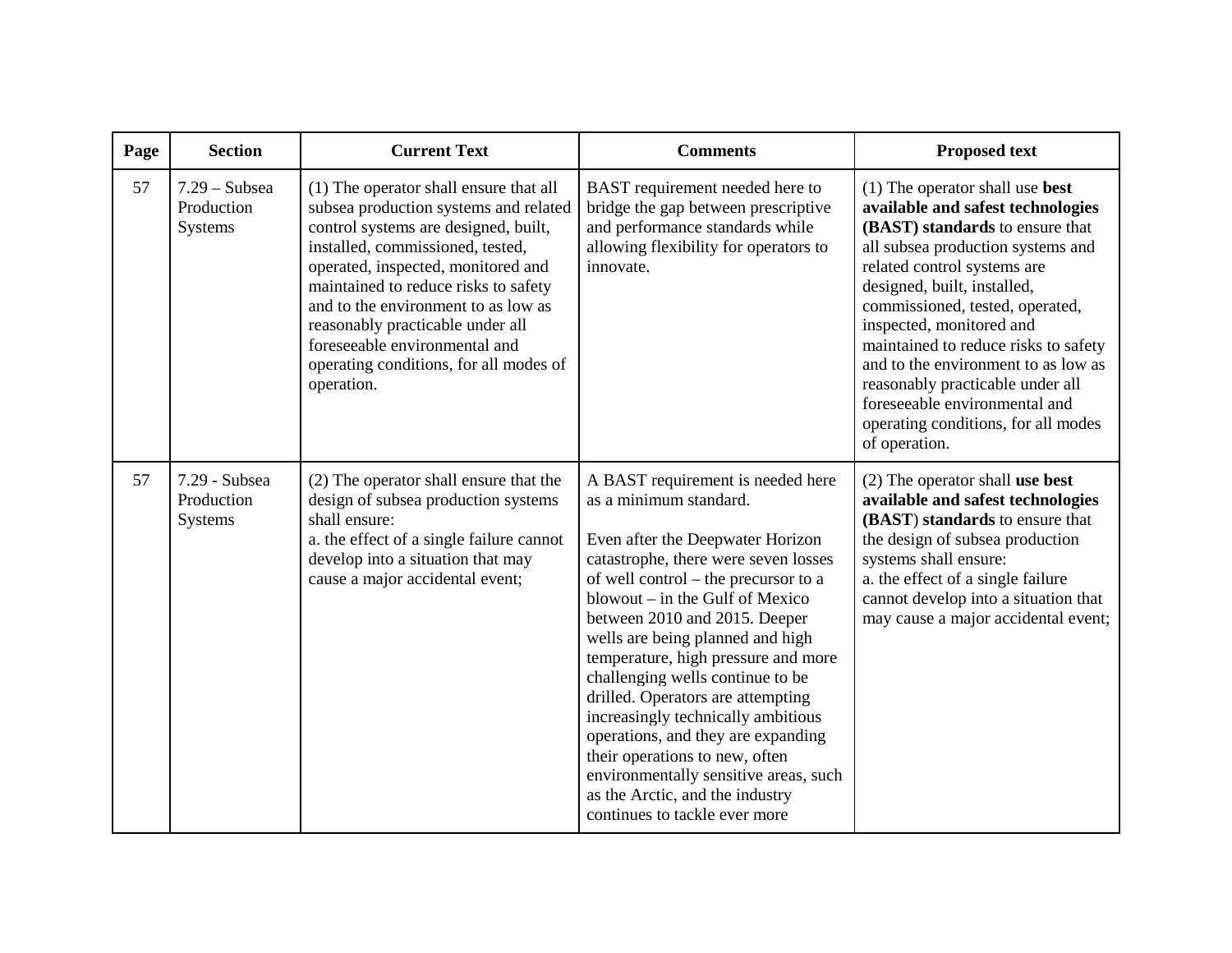|    |                                                    |                                                                                                                                                                                                                                                            | challenging projects. Presumably the<br>safety of subsea production systems<br>in Canada will be evaluated by the<br>regulator, which highlights the<br>importance of BAST, board<br>membership, and the social process<br>required to determine life-cycle<br>ALARP risk assessment.                                                                                                                                                                   |                                                                                                                                                                                                                                                                                                                                                                                                                                                   |
|----|----------------------------------------------------|------------------------------------------------------------------------------------------------------------------------------------------------------------------------------------------------------------------------------------------------------------|---------------------------------------------------------------------------------------------------------------------------------------------------------------------------------------------------------------------------------------------------------------------------------------------------------------------------------------------------------------------------------------------------------------------------------------------------------|---------------------------------------------------------------------------------------------------------------------------------------------------------------------------------------------------------------------------------------------------------------------------------------------------------------------------------------------------------------------------------------------------------------------------------------------------|
| 84 | Definitions                                        |                                                                                                                                                                                                                                                            | A definition of "risk" and "ALARP"<br>and its method of determination is<br>required. The U.K.'s Health and<br>Safety Executive states that "There is<br>no simple formula for computing<br>what is ALARP. Deciding whether a<br>risk is ALARP can be challenging<br>because it requires duty-holders<br>(operators) and us to exercise<br>judgment. In reality many decisions<br>about risk and the controls that<br>achieve ALARP are not so obvious" | The ALARP ("as low as reasonably<br>practicable") risk reduction<br>principle involves a computation<br>that must be made in which the<br>quantum of risk is placed on one<br>scale and the sacrifice involved in<br>the measures necessary for averting<br>the risk is placed on the other.<br>Incremental measures need not be<br>taken only if it is shown that there is<br>a gross disproportion between the<br>risk reduction and sacrifice. |
| 12 | 3.4 - Safety Plan                                  | The safety plan shall set out the<br>procedures, practices, resources,<br>sequence of key safety-related<br>activities and monitoring measures<br>necessary to manage hazards and to<br>conduct the proposed work or activity<br>safely and shall include: | ALARP should be incorporated here.                                                                                                                                                                                                                                                                                                                                                                                                                      | The safety plan shall set out the<br>procedures, practices, resources,<br>sequence of key safety-related<br>activities and monitoring measures<br>necessary to manage hazards and to<br>conduct the proposed work or<br>activity safely to reduce risks to as<br>low as reasonably practicable and<br>shall include:                                                                                                                              |
| 13 | $3.5 -$<br>Environmental<br><b>Protection Plan</b> | The environmental protection plan<br>shall set out the procedures, practices,<br>resources and monitoring necessary to                                                                                                                                     | Include the ALARP standard here so<br>that its determination involves<br>collaborations with all relevant                                                                                                                                                                                                                                                                                                                                               | The environmental protection plan<br>shall set out the procedures,<br>practices, resources and monitoring                                                                                                                                                                                                                                                                                                                                         |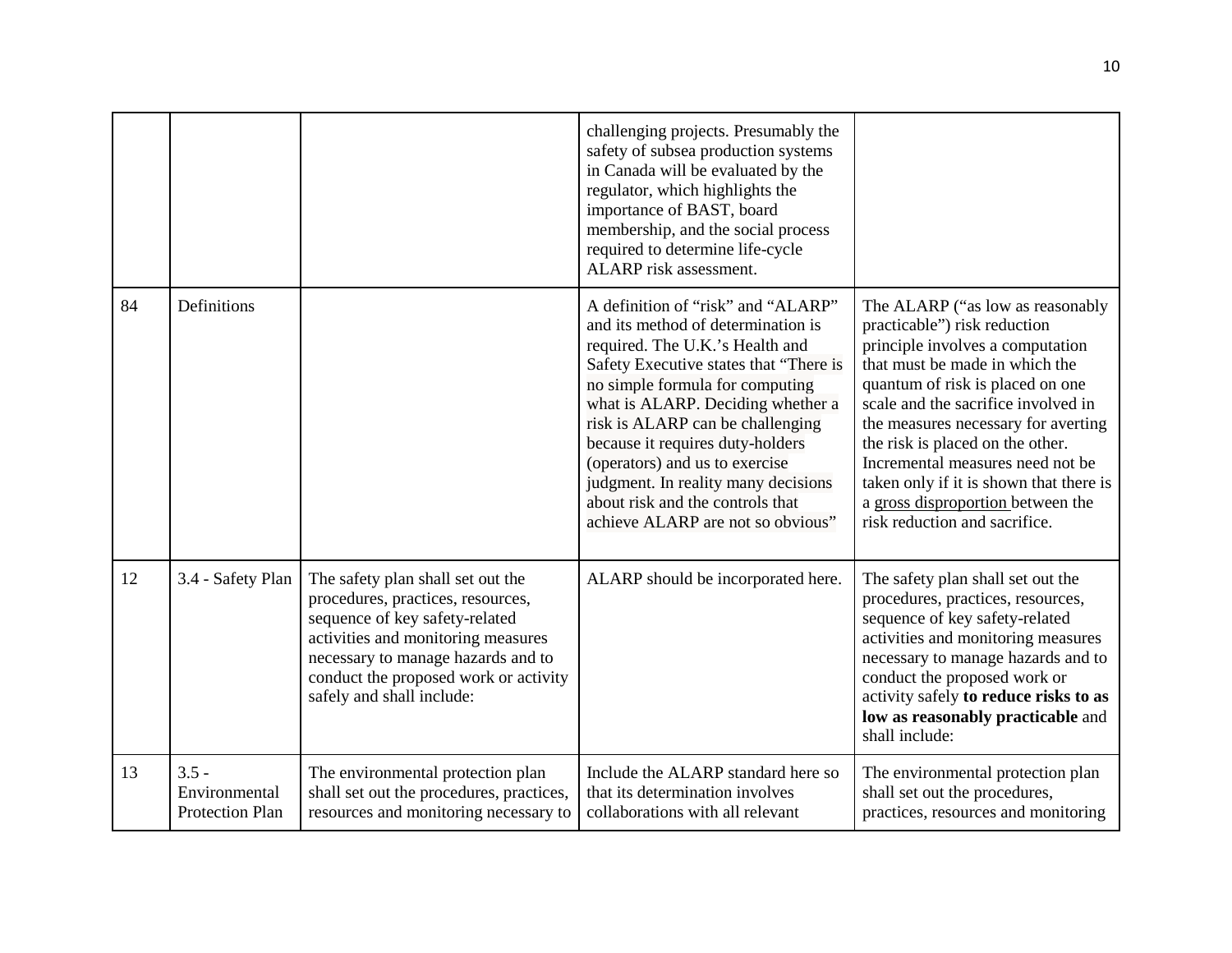|    |                                | manage hazards to and protect the<br>environment from the proposed, work<br>or activity and shall include                                                                                                                                                                                                                                                                     | stakeholders, as well as the<br>Certifying Authority, so that all<br>hazards are identified and assessed<br>correctly and the proposed<br>procedures and practices to manage<br>hazards are sufficient. The<br>management of these hazards must be<br>verified on an ongoing basis.                                                                                                                                                              | necessary to manage hazards to and<br>protect the environment from the<br>proposed, work or activity to<br>reduce risks to as low as<br>reasonably practicable and shall<br>include                                                                                                                                                                                                                                               |
|----|--------------------------------|-------------------------------------------------------------------------------------------------------------------------------------------------------------------------------------------------------------------------------------------------------------------------------------------------------------------------------------------------------------------------------|--------------------------------------------------------------------------------------------------------------------------------------------------------------------------------------------------------------------------------------------------------------------------------------------------------------------------------------------------------------------------------------------------------------------------------------------------|-----------------------------------------------------------------------------------------------------------------------------------------------------------------------------------------------------------------------------------------------------------------------------------------------------------------------------------------------------------------------------------------------------------------------------------|
| 13 | $3.6 -$<br>Contingency<br>plan | (1) The contingency plan shall set out<br>the procedures, including emergency<br>response procedures, practices and<br>resources and monitoring necessary to<br>effectively prepare for and mitigate<br>against the effects of any foreseeable<br>event that might compromise safety<br>or environmental protection and (at a<br>minimum) shall include, where<br>applicable: | In the Arctic, this could include<br>natural hazards presumably but if an<br>accident were to occur due to an<br>event that is deemed "unforeseeable,"<br>would the operator be liable for<br>clean-up and damages beyond \$1<br>billion(Energy Safety and Security<br>Act)? Norway and Russia do not<br>have liability caps.<br>At a minimum, remove the word<br>"foreseeable" from the contingency<br>plan.                                    | (1) The contingency plan shall set<br>out the procedures, including<br>emergency response procedures,<br>practices and resources and<br>monitoring necessary to effectively<br>prepare for and mitigate against<br>the effects of any event that might<br>compromise safety or<br>environmental protection and (at a<br>minimum) shall include, where<br>applicable:                                                              |
| 14 | $3.6 -$<br>Contingency<br>plan | (2) The contingency plan shall<br>include a description of the source<br>control and containment measures<br>and arrangements to stop the flow<br>from an uncontrolled well and to<br>minimize spill duration and<br>environmental effects, and must<br>demonstrate the adequacy of, and<br>access to those measures and<br>arrangements, including:                          | BAST requirement is needed. In the<br>Arctic this could mean capping<br>stacks, relief wells and blowout<br>preventers.<br>"Minimizing" environmental effects<br>is not a sufficient goal in extremely<br>high-consequence environments such<br>as the Arctic. This must be defined.<br>E.g.: Will environmental impacts and<br>spill duration be "minimized" in the<br>Arctic if the capping stack is coming<br>from Norway? Again, stakeholder | (2) The contingency plan shall<br>include a description of the source<br>control and containment measures<br>and arrangements to stop the flow<br>from an uncontrolled well and to<br>limit spill duration to 24 hours<br>maximum and minimize<br>environmental effects, and must<br>demonstrate that the adequacy of,<br>and access to those measures and<br>arrangements comply and conform<br>with best practices and with the |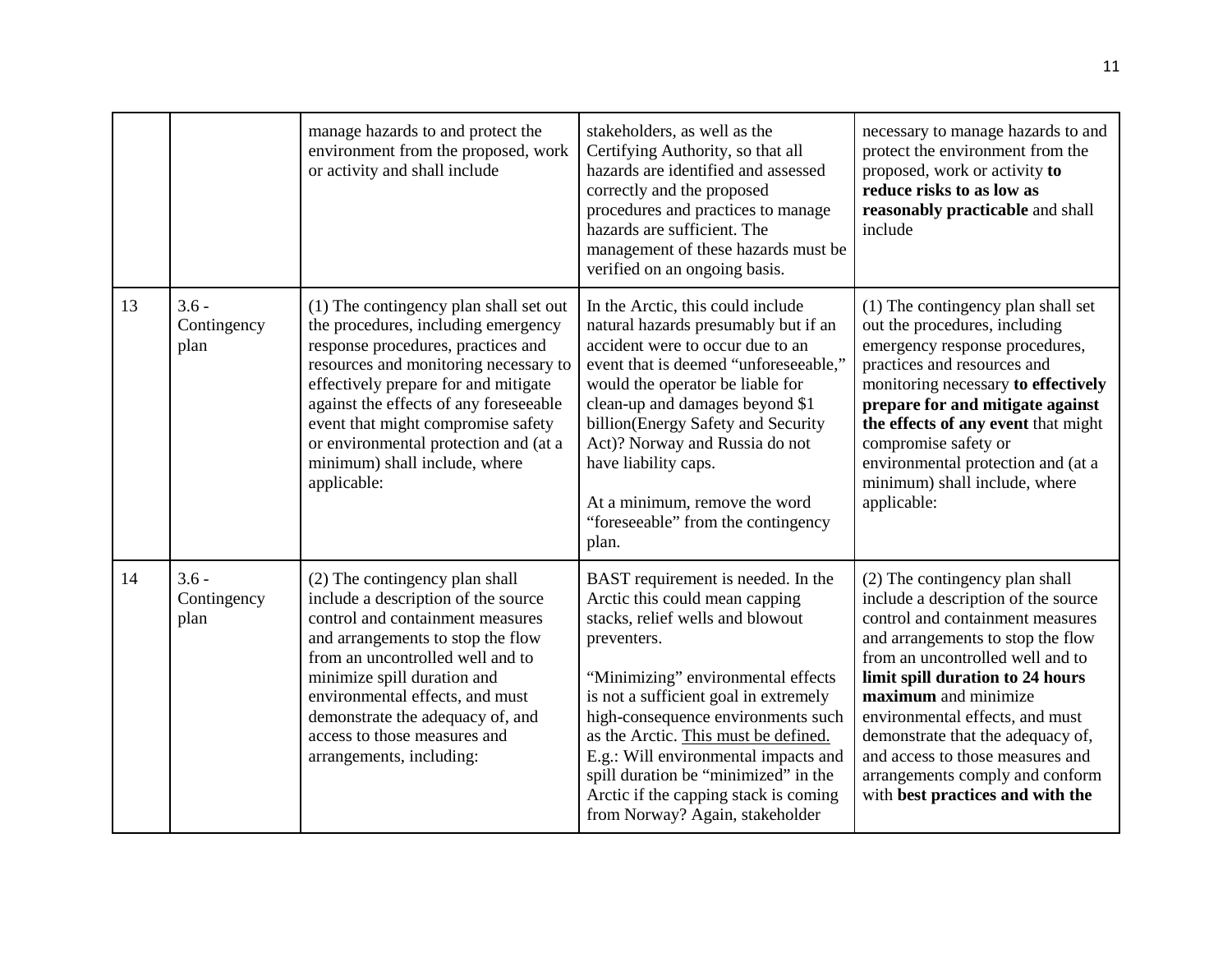<span id="page-11-0"></span>

|    |                                               |                                                                                                                                         | input/analysis through the ALARP<br>risk assessment and management<br>process is essential.                                                                                                                                                                                                                                                                                                                                                                                                                                                                                                                                                                                                                                                                                                                                                                                                                                                                                                               | best available and safest<br>technologies (BAST), including:                                                                                                                                                                                                                                                        |
|----|-----------------------------------------------|-----------------------------------------------------------------------------------------------------------------------------------------|-----------------------------------------------------------------------------------------------------------------------------------------------------------------------------------------------------------------------------------------------------------------------------------------------------------------------------------------------------------------------------------------------------------------------------------------------------------------------------------------------------------------------------------------------------------------------------------------------------------------------------------------------------------------------------------------------------------------------------------------------------------------------------------------------------------------------------------------------------------------------------------------------------------------------------------------------------------------------------------------------------------|---------------------------------------------------------------------------------------------------------------------------------------------------------------------------------------------------------------------------------------------------------------------------------------------------------------------|
| 14 | $3.6 -$<br>Contingency<br>Plan                | 3) If a spill-treating agent is being<br>considered for use as a spill-response<br>measure, the applicant shall include in<br>the plan: | Spill treating agents are a highly<br>controversial topic. Industry is now<br>developing Subsea Dispersant<br>Injection (SSDI) technology, which<br>involves the use of dispersants on the<br>ocean floor at the source where the<br>well is leaking. This technology has<br>not been proven to be effective or<br>safe for marine life. Some studies<br>suggest that the chemical dispersant<br>Corexit, which was used widely in<br>the Deepwater Horizon blowout,<br>actually increases the toxicity of oil.<br>In 2017, an expert panel of the Royal<br>Society of Canada issued a report on<br>the impact of oil spills and suggested<br>that not enough is known about<br>dispersants to approve their use. <sup>16</sup><br>The use of dispersants was first<br>approved in the Energy Safety and<br>Security Act in 2015. Again, this Act<br>is outside the purview of FORRI,<br>despite being highly relevant to the<br>regulations being proposed in the<br>Revised Policy Intentions document. | Required: "Given that too little is<br>known about the toxicological<br>effects of chemical dispersants, the<br>use of dispersants must be<br>considered only as a last resort on<br>a case by case basis and only in<br>strictly limited quantities when all<br>other response measures are<br>deemed inadequate." |
| 17 | 4.3 Safety and<br>Environmental<br>Protection | (1) The operator shall take all<br>reasonable precautions required to                                                                   | The test of "reasonability" is a cause<br>for concern as explained in section 3<br>above. The courts are not necessarily                                                                                                                                                                                                                                                                                                                                                                                                                                                                                                                                                                                                                                                                                                                                                                                                                                                                                  | $(1)$ The operator shall take all<br>precautions required to reduce<br>risks to ALARP and to ensure                                                                                                                                                                                                                 |

<sup>16</sup> Royal Society of Canada, "The Behavioural and Environmental Impacts of Crude Oil Released Into Aqueous Environments", Nov. 2015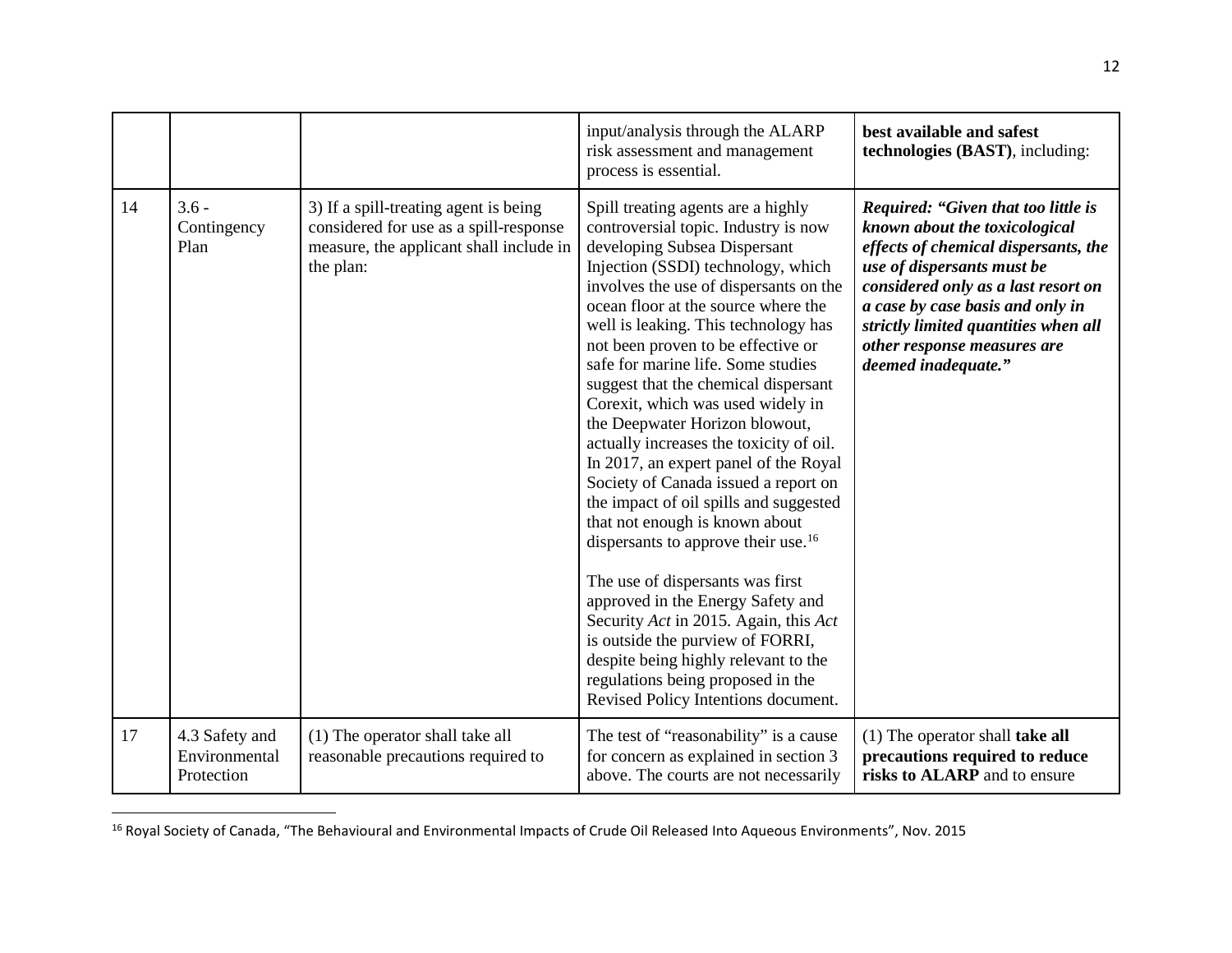|    |                           | ensure safety and environmental<br>protection including ensuring that:<br>(2) The operator must ensure the<br>measures and arrangements for source<br>control and containment equipment to<br>stop the flow from an uncontrolled<br>well and to minimize spill duration<br>and environmental effects outlined in<br>the Contingency Plan continue to be<br>accessible throughout the<br>authorization period as promptly as<br>possible, and ensure they are<br>deployed as soon as the<br>circumstances permit.                                                                                                                                                                                                                                    | capable of determining what<br>precautions are reasonable in cases<br>where even experts cannot agree.<br>Either eliminate "reasonable" or refer<br>to the section that addresses the<br>social process required to determine<br>life-cycle ALARP risk assessment<br>and management activities.<br>Phrases such as "as promptly as<br>possible" and "as soon as the<br>circumstances permit" are too vague<br>and should be defined more clearly. | safety and environmental protection<br>including ensuring that:<br>(2) The operator must ensure the<br>measures and arrangements for<br>source control and containment<br>equipment to stop the flow from an<br>uncontrolled well and to minimize<br>spill duration and environmental<br>effects outlined in the Contingency<br>Plan continue to be accessible<br>throughout the authorization period<br>immediately, and ensure they are<br>deployed without delay. |
|----|---------------------------|-----------------------------------------------------------------------------------------------------------------------------------------------------------------------------------------------------------------------------------------------------------------------------------------------------------------------------------------------------------------------------------------------------------------------------------------------------------------------------------------------------------------------------------------------------------------------------------------------------------------------------------------------------------------------------------------------------------------------------------------------------|---------------------------------------------------------------------------------------------------------------------------------------------------------------------------------------------------------------------------------------------------------------------------------------------------------------------------------------------------------------------------------------------------------------------------------------------------|----------------------------------------------------------------------------------------------------------------------------------------------------------------------------------------------------------------------------------------------------------------------------------------------------------------------------------------------------------------------------------------------------------------------------------------------------------------------|
| 20 | 5.7 Certification<br>Plan | c. A list of codes and standards that<br>will be applied to installations,<br>vessels, facilities, equipment and<br>systems that are to be certified, and<br>considering the entire lifecycle<br>(inclusive of the design, construction,<br>transportation, installation,<br>commissioning, operation,<br>maintenance and decommissioning<br>etc.) of the project, and in the event<br>no codes or standards are applicable,<br>any studies and analysis that<br>demonstrate the measures put in place<br>will be adequate to reduce risks to as<br>low as reasonably practicable;<br>d. Any other measures undertaken to<br>reduce risks to as low as reasonably<br>practicable that fall within the scope<br>of work of the Certifying Authority. | Unclear how ALARP will be<br>interpreted and applied and what the<br>role of the boards will be in doing so.                                                                                                                                                                                                                                                                                                                                      | <b>Required: Add section to the Policy</b><br>Intentions that addresses the social<br>process required to determine life-<br>cycle ALARP risk assessment and<br>management activities (see section<br>$3 above$ ).                                                                                                                                                                                                                                                   |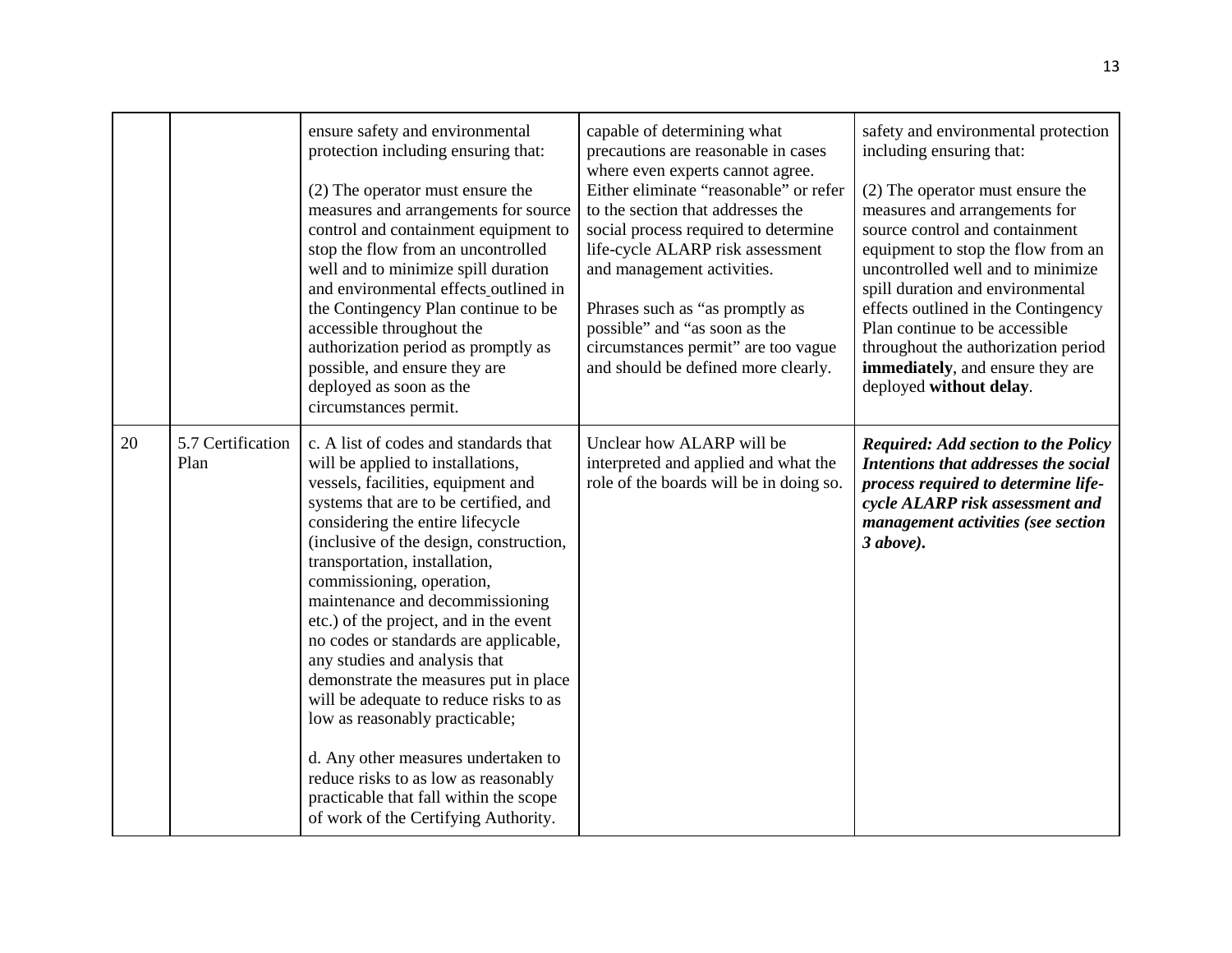| 24 | 6.2 - Concept<br><b>Safety Analysis</b><br>and Quantitative<br>Risk<br>Assessment | a. Identify all hazards having the<br>potential to cause a major accidental<br>event;<br>b. Include a detailed and systematic<br>assessment of the unmitigated risks<br>associated with each of those hazards,<br>including the likelihood and<br>consequences of each potential major<br>accidental event;<br>c. Define target levels of safety for<br>the risk to life and the risk of damage<br>to the environment that are to be<br>achieved for all activities within each<br>phase of the life-cycle of the<br>installation, facilities, equipment and<br>systems;<br>d. Identify all underlying assumptions<br>and control measures that are to be<br>implemented to reduce those risks to<br>a level that is as low as reasonably<br>practicable | ALARP will change depending on<br>the consequences (e.g.: Arctic should<br>have lower risk tolerance) and<br>therefore the target levels of safety,<br>risk assessment and hazard<br>identification will change. These<br>must be determined through a<br>collaborative, social process.<br>Canadian regulators have very little<br>experience in Arctic offshore drilling.<br>It is unclear how various factors are<br>to be weighed and how risk will be<br>assessed and managed. | <b>Required: Add section to the Policy</b><br>Intentions that addresses the social<br>process required to determine life-<br>cycle ALARP risk assessment and<br>management activities (see section<br>$3 above$ ).                                                                                                                                                         |
|----|-----------------------------------------------------------------------------------|----------------------------------------------------------------------------------------------------------------------------------------------------------------------------------------------------------------------------------------------------------------------------------------------------------------------------------------------------------------------------------------------------------------------------------------------------------------------------------------------------------------------------------------------------------------------------------------------------------------------------------------------------------------------------------------------------------------------------------------------------------|-------------------------------------------------------------------------------------------------------------------------------------------------------------------------------------------------------------------------------------------------------------------------------------------------------------------------------------------------------------------------------------------------------------------------------------------------------------------------------------|----------------------------------------------------------------------------------------------------------------------------------------------------------------------------------------------------------------------------------------------------------------------------------------------------------------------------------------------------------------------------|
| 25 | $6.3 -$<br>Independent<br>Verification                                            | (1) The operator shall ensure that any<br>new proposed technology has been<br>independently verified, through a<br>systematic and comprehensive<br>technology qualification process, to<br>be safe and fit for purpose for its<br>intended application.                                                                                                                                                                                                                                                                                                                                                                                                                                                                                                  | <b>BAST</b> required.                                                                                                                                                                                                                                                                                                                                                                                                                                                               | (1) The operator shall ensure that<br>any new proposed technology has<br>been independently verified,<br>through a systematic and<br>comprehensive technology<br>qualification process, to be safe and<br>fit for purpose for its intended<br>application, and is consistent with<br>international best practices and<br>best available and safest<br>technologies (BAST). |
| 25 | 6.4 - Physical<br>and                                                             | (1) The Operator shall ensure that<br>every installation or pipeline is                                                                                                                                                                                                                                                                                                                                                                                                                                                                                                                                                                                                                                                                                  | BAST required.                                                                                                                                                                                                                                                                                                                                                                                                                                                                      | (1) The Operator shall ensure<br>that every installation or pipeline                                                                                                                                                                                                                                                                                                       |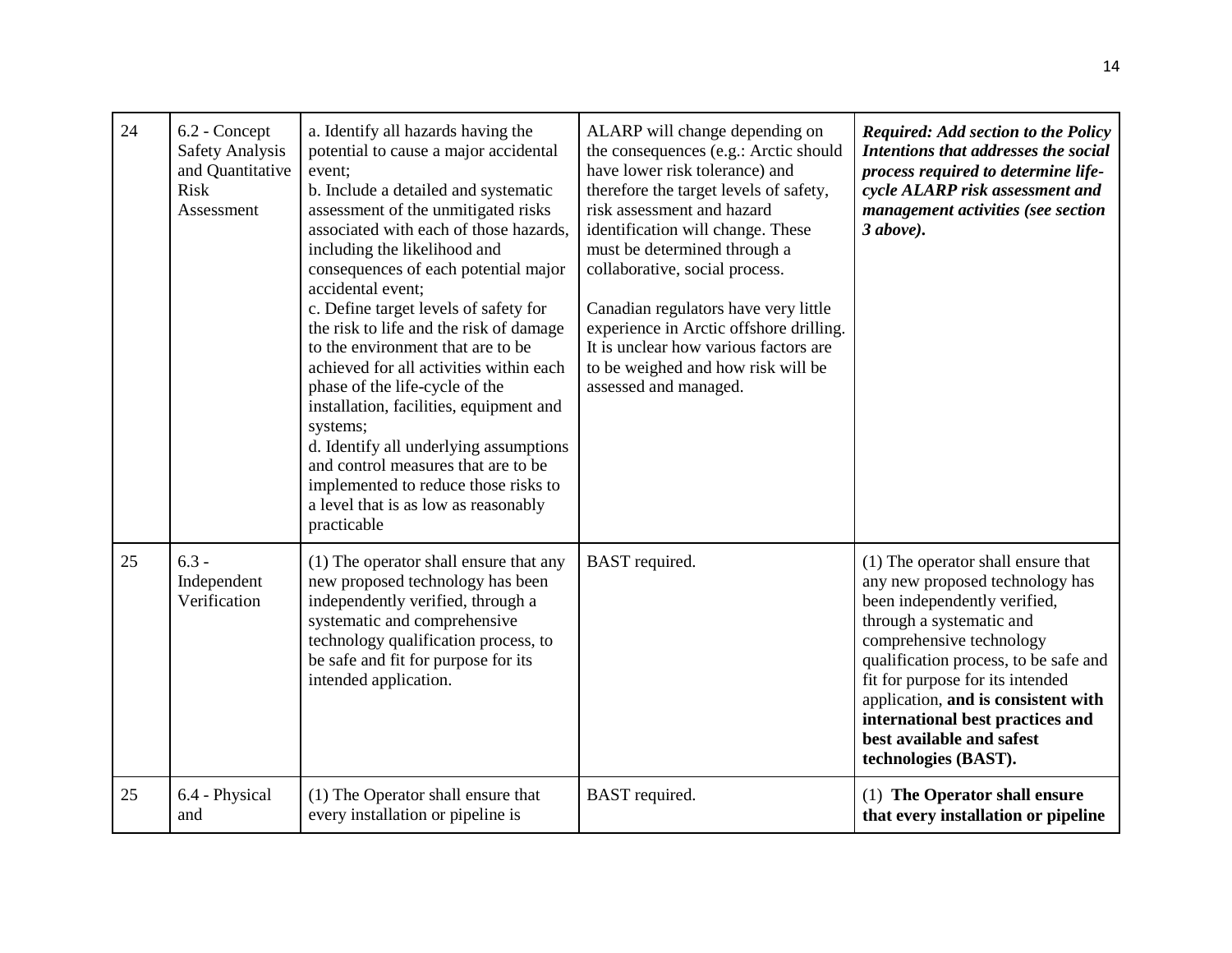|    | Environmental<br>Conditions                                 | designed to withstand or avoid,<br>without loss of overall structural<br>integrity or main safety function, all<br>foreseeable site-specific physical and<br>environmental conditions, or any<br>foreseeable combination of physical<br>and environmental conditions at its<br>intended location.                                                                                                                                                                             | Test of "foreseeability" is<br>problematic (see section 2 above) and<br>should be removed.                                                                                                                                                                                                                                                                                  | meets or exceeds the best<br>available and safest technologies<br>(BAST) and is designed to<br>withstand or avoid, without loss of<br>overall structural integrity or main<br>safety function, all site-specific<br>physical and environmental<br>conditions, or any combination of<br>physical and environmental<br>conditions at its intended location.                                                                                                                                                                                                |
|----|-------------------------------------------------------------|-------------------------------------------------------------------------------------------------------------------------------------------------------------------------------------------------------------------------------------------------------------------------------------------------------------------------------------------------------------------------------------------------------------------------------------------------------------------------------|-----------------------------------------------------------------------------------------------------------------------------------------------------------------------------------------------------------------------------------------------------------------------------------------------------------------------------------------------------------------------------|----------------------------------------------------------------------------------------------------------------------------------------------------------------------------------------------------------------------------------------------------------------------------------------------------------------------------------------------------------------------------------------------------------------------------------------------------------------------------------------------------------------------------------------------------------|
| 26 | 6.5 - General<br>Design                                     | (1) The operator shall ensure that<br>every installation or pipeline is<br>designed to reduce risks to as low as<br>reasonably practicable.                                                                                                                                                                                                                                                                                                                                   | <b>BAST</b> required.                                                                                                                                                                                                                                                                                                                                                       | (1) The operator shall ensure that<br>every installation or pipeline is<br>designed to meet or exceed best<br>available and safest technologies<br>(BAST) and to reduce risks to as<br>low as reasonably practicable.                                                                                                                                                                                                                                                                                                                                    |
| 29 | 6.8 - Prevention<br>and Mitigation<br>of Major<br>Accidents | 1) The operator shall ensure that the<br>reliability and availability of every<br>system, the failure of which could<br>cause or contribute substantially to a<br>major accident event or the purpose<br>of which is to prevent or limit the<br>effects of a major accident event, is<br>demonstrated through formal and<br>appropriate risk and reliability<br>analysis techniques to identify<br>required redundancies and measures<br>to protect that system from failure. | The meaning of "formal and<br>appropriate risk analysis techniques"<br>is not clear. ALARP is required here<br>with a reference to the life-cycle risk<br>assessment and management process.<br>As explained above, the Policy<br>Intentions require a section that<br>addresses the details involved in life-<br>cycle ALARP risk assessment and<br>management activities. | 1) The operator shall ensure that the<br>reliability and availability of every<br>system, the failure of which could<br>cause or contribute substantially to<br>a major accident event or the<br>purpose of which is to prevent or<br>limit the effects of a major accident<br>event, is demonstrated through<br>formal and appropriate risk and<br>reliability analysis techniques<br>through a life-cycle ALARP risk<br>assessment and management<br>process to identify required<br>redundancies and measures to<br>protect that system from failure. |
| 53 | 7.1 - Well<br>control                                       | The operator shall ensure that<br>adequate procedures, materials and                                                                                                                                                                                                                                                                                                                                                                                                          | BAST required.                                                                                                                                                                                                                                                                                                                                                              | The operator shall ensure that<br>adequate procedures, materials and                                                                                                                                                                                                                                                                                                                                                                                                                                                                                     |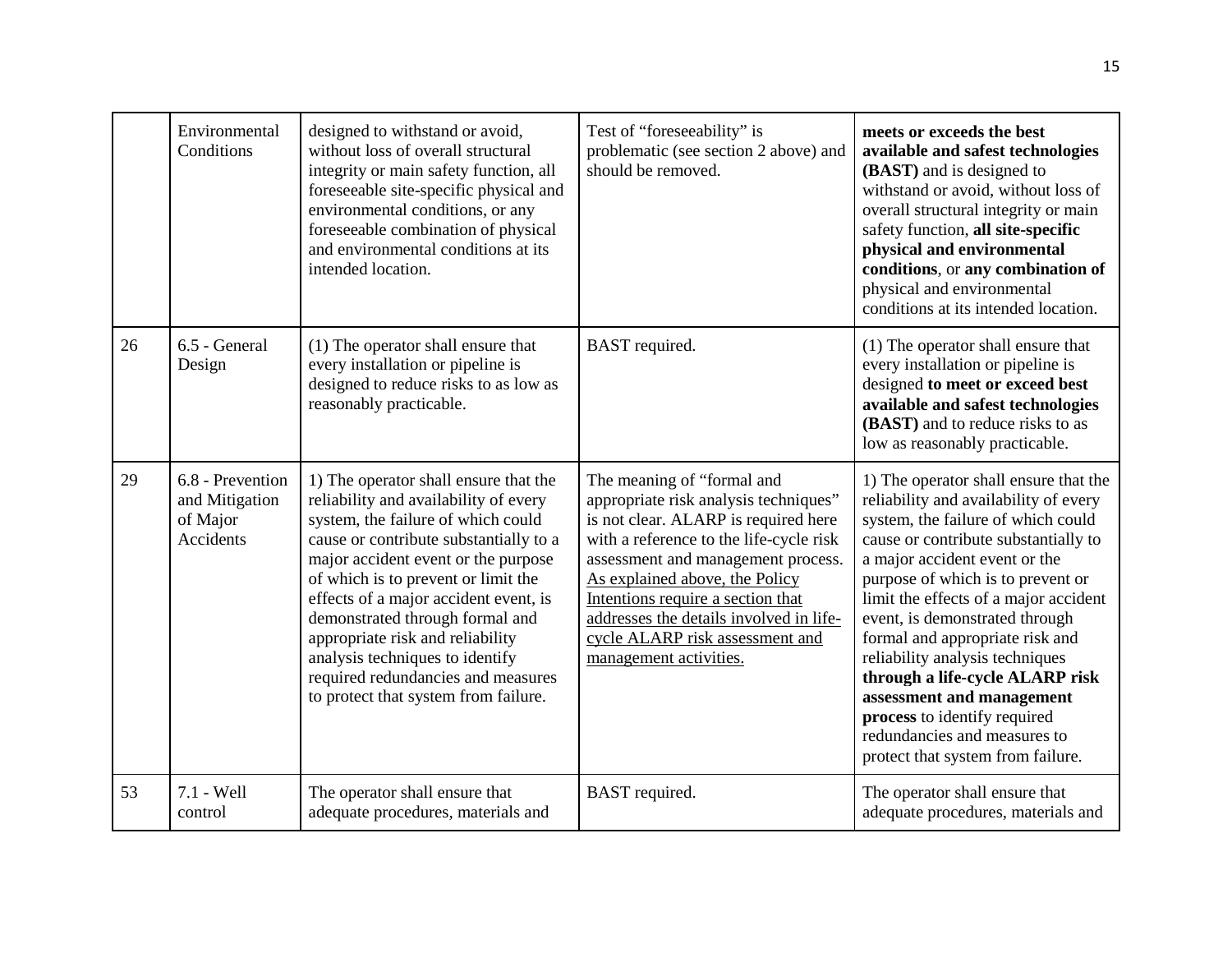|    |                                                                       | equipment are in place and utilized<br>throughout the life of the well to<br>prevent the loss of well control.                                                                                                                                                                            |                                                                                                                                                                                                                                                                                                                                                                                                                                                                                                                                                                                                                                                                                                                                                                                     | equipment are consistent with<br>international best practices and<br>best available and safest<br>technologies (BAST) and are in<br>place and utilized throughout the<br>life of the well to prevent the loss of<br>well control.                                                                                                                                                                                                                                                                                                                |
|----|-----------------------------------------------------------------------|-------------------------------------------------------------------------------------------------------------------------------------------------------------------------------------------------------------------------------------------------------------------------------------------|-------------------------------------------------------------------------------------------------------------------------------------------------------------------------------------------------------------------------------------------------------------------------------------------------------------------------------------------------------------------------------------------------------------------------------------------------------------------------------------------------------------------------------------------------------------------------------------------------------------------------------------------------------------------------------------------------------------------------------------------------------------------------------------|--------------------------------------------------------------------------------------------------------------------------------------------------------------------------------------------------------------------------------------------------------------------------------------------------------------------------------------------------------------------------------------------------------------------------------------------------------------------------------------------------------------------------------------------------|
| 77 | 14.9 - Incidents<br>and Near Misses                                   | The operator shall notify the Board of<br>an incident as soon as the<br>circumstances permit, but no later<br>than 24 hrs after becoming aware of<br>the incident, in the form and manner<br>as prescribed by the Boards.                                                                 | Change "as soon as circumstances<br>permit" to "without delay".                                                                                                                                                                                                                                                                                                                                                                                                                                                                                                                                                                                                                                                                                                                     | The operator shall notify the Board<br>of an incident without delay, and if<br>not possible, no later than 24 hrs<br>after becoming aware of the<br>incident, in the form and manner as<br>prescribed by the Boards.                                                                                                                                                                                                                                                                                                                             |
| 67 | $8.1 -$<br>Geoscience,<br>Geotechnical<br>and<br>Environmental<br>Ops | f. where a seismic or electrical energy<br>source is used, all such operations<br>must be completed in a manner that<br>eliminates all potential safety risks to<br>divers and that minimum distances<br>required to ensure safety of divers<br>have been identified and followed;<br>and | Some studies have shown severe<br>impacts of seismic blasting on marine<br>wildlife. Minimum distances for<br>marine wildlife from seismic activity<br>are required and seismic surveys<br>must have strict mitigation guidelines<br>involving turning off equipment<br>when marine mammals are within<br>certain exclusion zones. The<br>minimum safety distance is likely<br>farther in the Arctic than in non-polar<br>areas, which must be taken into<br>account and the precautionary<br>approach is needed until research can<br>provide more certainty on the impacts<br>of blasting. For example, underwater<br>noise from vessel traffic can readily<br>propagate over 100 kilometres in the<br>Arctic, therefore an area of interest<br>attempting to restrict underwater | f. where a seismic or electrical<br>energy source is used, all such<br>operations must be completed in a<br>manner that eliminates all potential<br>safety risks to divers and marine<br>life and that minimum distances<br>required to ensure safety of divers<br>and marine life have been<br>identified and followed;<br>No seismic programs will be carried<br>out within 100 km of an area that<br>has been identified as sensitive to<br>underwater noise.<br>Safer alternatives to seismic<br>programs are required whenever<br>possible. |